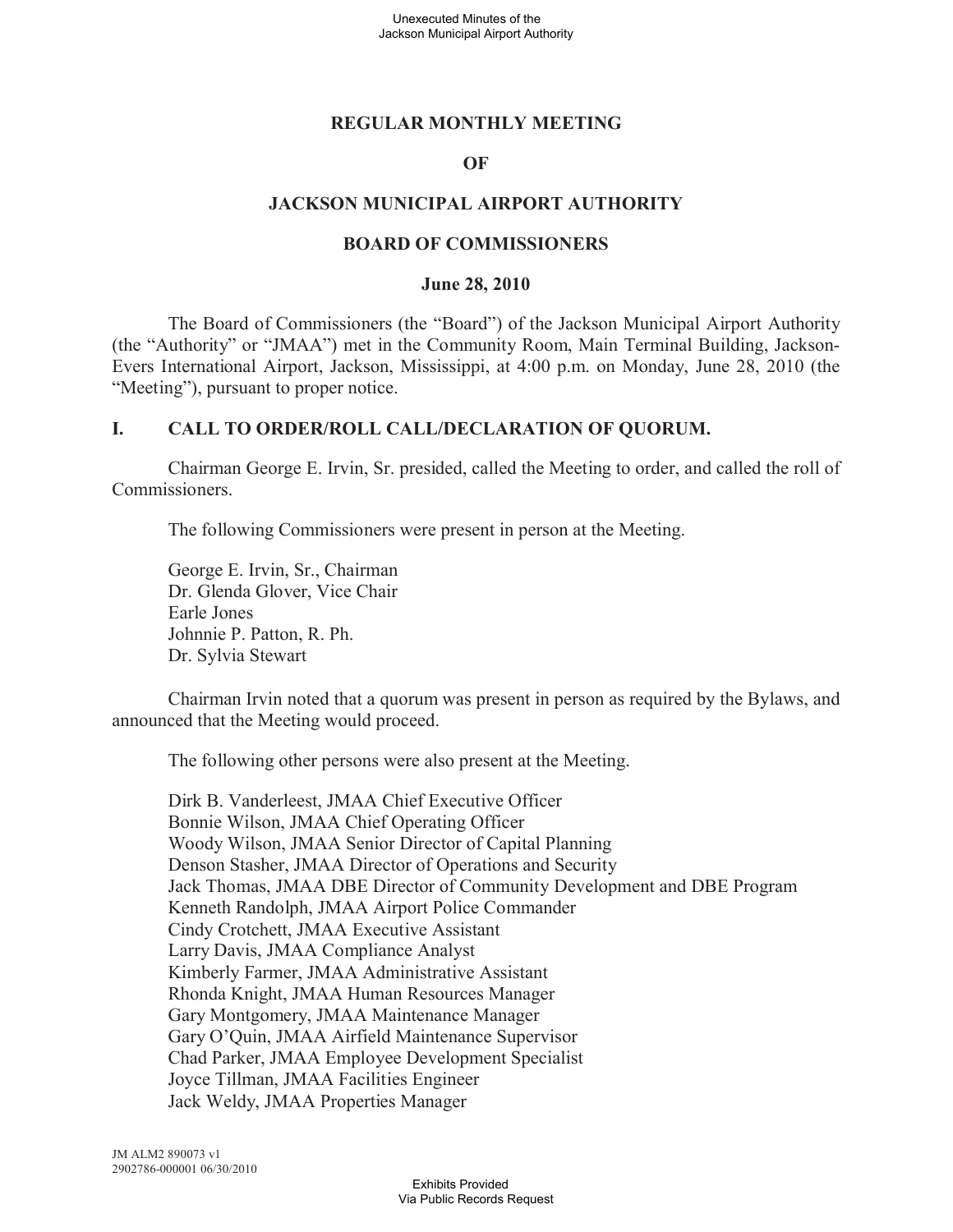Alan Moore, Baker Donelson Bearman Caldwell & Berkowitz Jeff Wagner, Baker Donelson Bearman Caldwell & Berkowitz Chuck Lott, Neel-Schaffer, Inc.

# **II. APPROVAL AND EXECUTION OF MINUTES.**

# **A. Open Session and Executive Session of the Regular Monthly Meeting of the Board, May 24, 2010.**

#### **B. Regular Work Session of the Board, June 24, 2010.**

After discussion, upon motion duly made by Commissioner Stewart, seconded by Commissioner Jones, and unanimously approved by the affirmative votes of all Commissioners present, the minutes of (i) the Open Session and Executive Session of the Regular Monthly Meeting on May 24, 2010, and (ii) the Regular Work Session on June 24, 2010, were approved as presented and directed to be filed in the appropriate minute book and records of the Authority.

#### **III. PUBLIC COMMENTS.**

During Public Comments, Larry Davis, JMAA Compliance Analyst, presented Chairman Irvin with a certain Public Records Request, a copy of which is attached as an exhibit to the minutes of this Meeting.

#### **IV. REPORTS.**

### **A. Chief Executive Officer.**

- 1. Airport Project Manager Summary, Period Ending May 31, 2010.
- 2. Airport Activity Statistics Report, Period Ending May 31, 2010.

Mr. Vanderleest directed the Board's attention to the Airport Project Manager Summary and the Airport Activity Statistics Report as found in the packet distributed to the Board prior to the Meeting (the "Packet"), and discussed these reports with the Board. A copy of the Packet is attached as an exhibit to the minutes of the Meeting.

- 3. Employee and Organizational Recognitions.
	- a. Employee of the Month, June 2010: Gary O'Quin, Airfield Maintenance Supervisor, Department of Maintenance.

Mr. Vanderleest recognized and commended Mr. O'Quin for being named Employee of the Month for June 2010.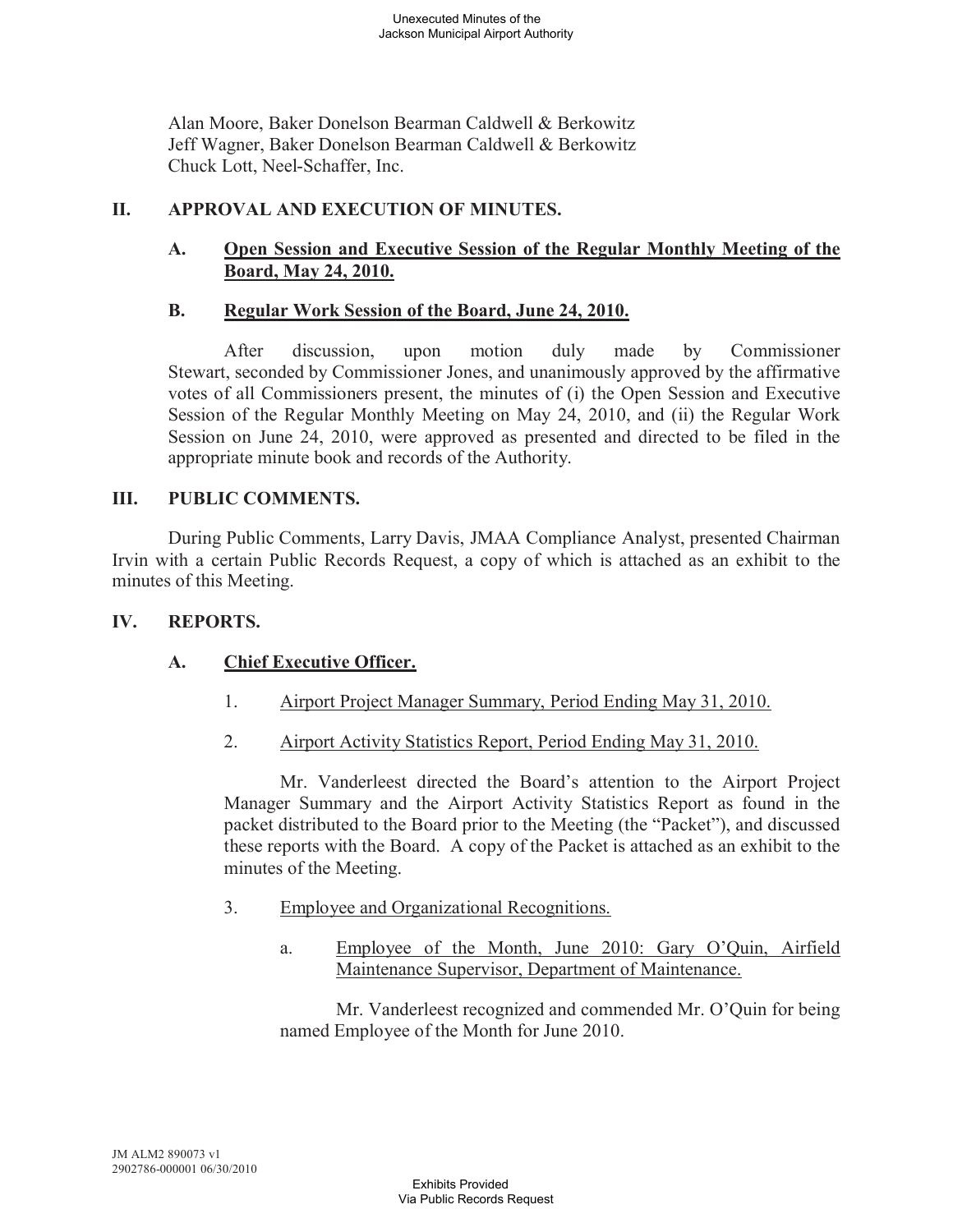- 4. Professional Recognitions.
	- a. Kelvin King, Housekeeping Supervisor, Department of Maintenance.
		- (1) Basic Supervision I, II & III: Awarded by the Mississippi Manufacturers Association.

Mr. Vanderleest recognized and commended Mr. King for completing the Basic Supervision I, II & III courses offered by the Mississippi Manufacturers Association.

- b. Karen Hatten, Purchasing Agent, Department of Human Resources & Administration.
	- (1) Certificate in Basic Supervisory Course: Awarded by the Mississippi State Personnel Board.

Ms. Hatten was not present, but Mr. Vanderleest commended Ms. Hatten for receiving a Certificate in Basic Supervisory Course, awarded by the Mississippi State Personnel Board.

- c. Chad Parker, Employee Development Specialist, Department of Human Resources & Administration.
	- (1) Certified Public Manager: Awarded by Mississippi State Personnel Board.

Mr. Vanderleest recognized and commended Mr. Parker for achieving Certified Public Manager by the Mississippi State Personnel Board.

#### **B. Attorney.**

Mr. Moore said he had nothing to report at this time.

### **V. ACTION ITEMS.**

#### **A. Financial Matters.**

- 1. Financial Reports for May 2010.
	- a. Balance Sheet: Accept.
	- b. Income Statement: Accept.
	- c. Claims Docket for May 2010: Approve.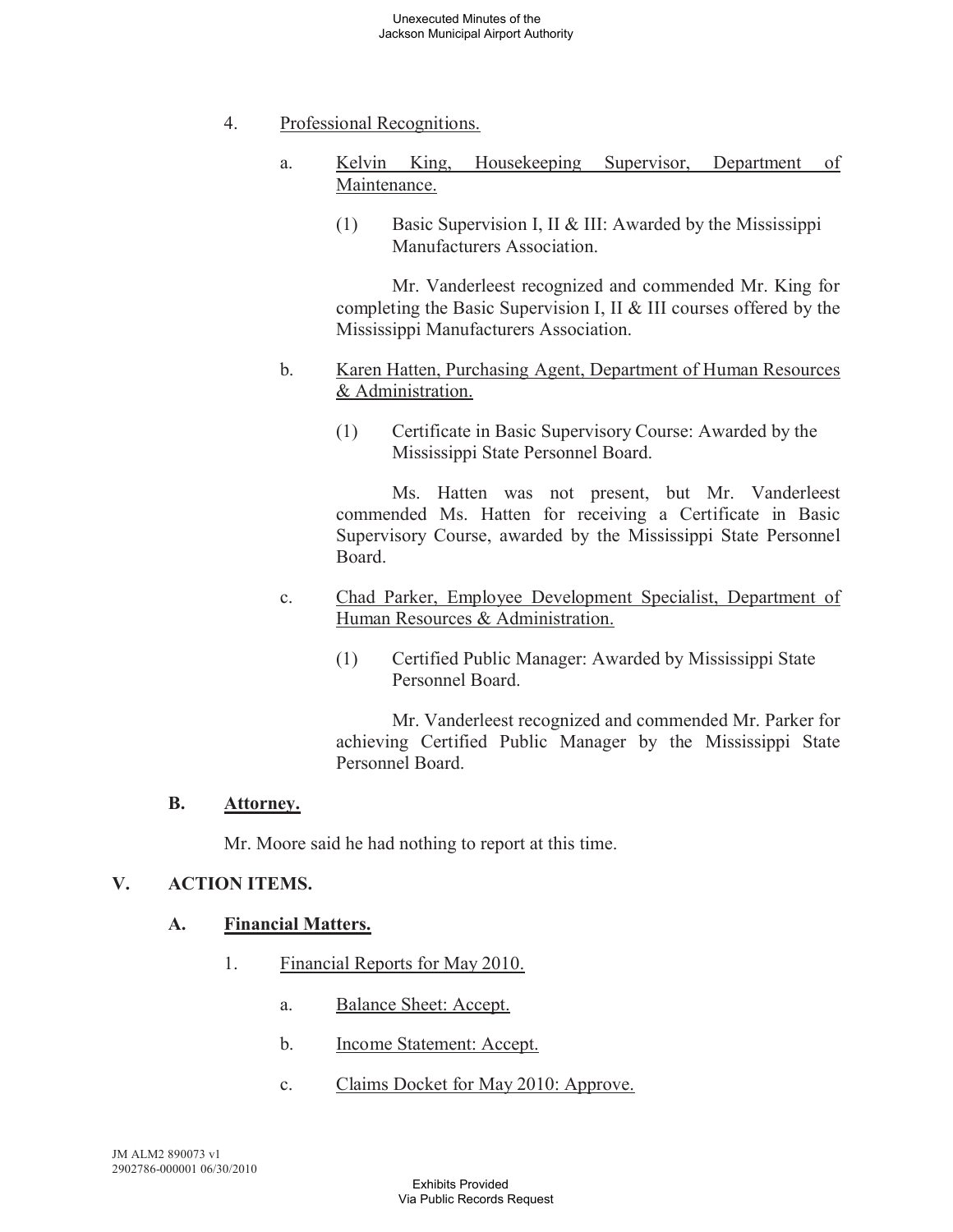Mr. Vanderleest directed the Board's attention to the above financial reports for May 2010 and the Claims Docket for May 2010, all of which were included in the Packet.

After discussion, upon motion duly made by Commissioner Stewart, seconded by Commissioner Glover, and unanimously approved by the affirmative votes of all Commissioners present, the Board adopted the following resolution.

# **RESOLUTION ACCEPTING FINANCIAL REPORTS FOR MAY 2010 AND APPROVING AND AUTHORIZING PAYMENT OF CLAIMS DOCKET FOR MAY 2010**

**WHEREAS**, the Board of Commissioners (the "Board") of the Jackson Municipal Airport Authority (the "Authority") has reviewed and considered (i) certain financial statements for the Authority for the month and period ending May 31, 2010 (the "Financial Reports"), and (ii) the Claims Docket of the Authority for the month of May 2010 (the "Claims"), both the Financial Reports and the Claims being (i) included in the packet distributed to the Board prior to the June 28, 2010, Regular Monthly Meeting of the Board, and (ii) incorporated herein by reference;

**NOW, THEREFORE, BE IT RESOLVED**, the Board hereby (i) accepts the Financial Reports and (ii) approves and authorizes payment of the Claims in the total amount of \$597,077.74.

### **B. Service Agreements.**

- 1. JMAA Project No. 016-09, Demand Analysis of Air Cargo Backhaul Opportunities, JEIA: Authorize Professional Services Agreement.
- 2. JMAA Contract No. 10-031, Market Rent Assessment for Hawkins Field: Authorize Professional Services Agreement.
- 3. JMAA Project No. 004-08, Contract No. 004-08-366, Passenger Boarding Bridges, JEIA: Authorize Amendment to Agreement.
- 4. JMAA Financial Services Agreement: Authorize Agreement.

Mr. Vanderleest directed the Board's attention to the Memoranda in the Packet which described these matters, and discussed these matters with the Board.

After discussion, upon motion duly made by Commissioner Stewart, seconded by Commissioner Glover, and unanimously approved by the affirmative votes of all Commissioners present, the Board adopted the following resolution.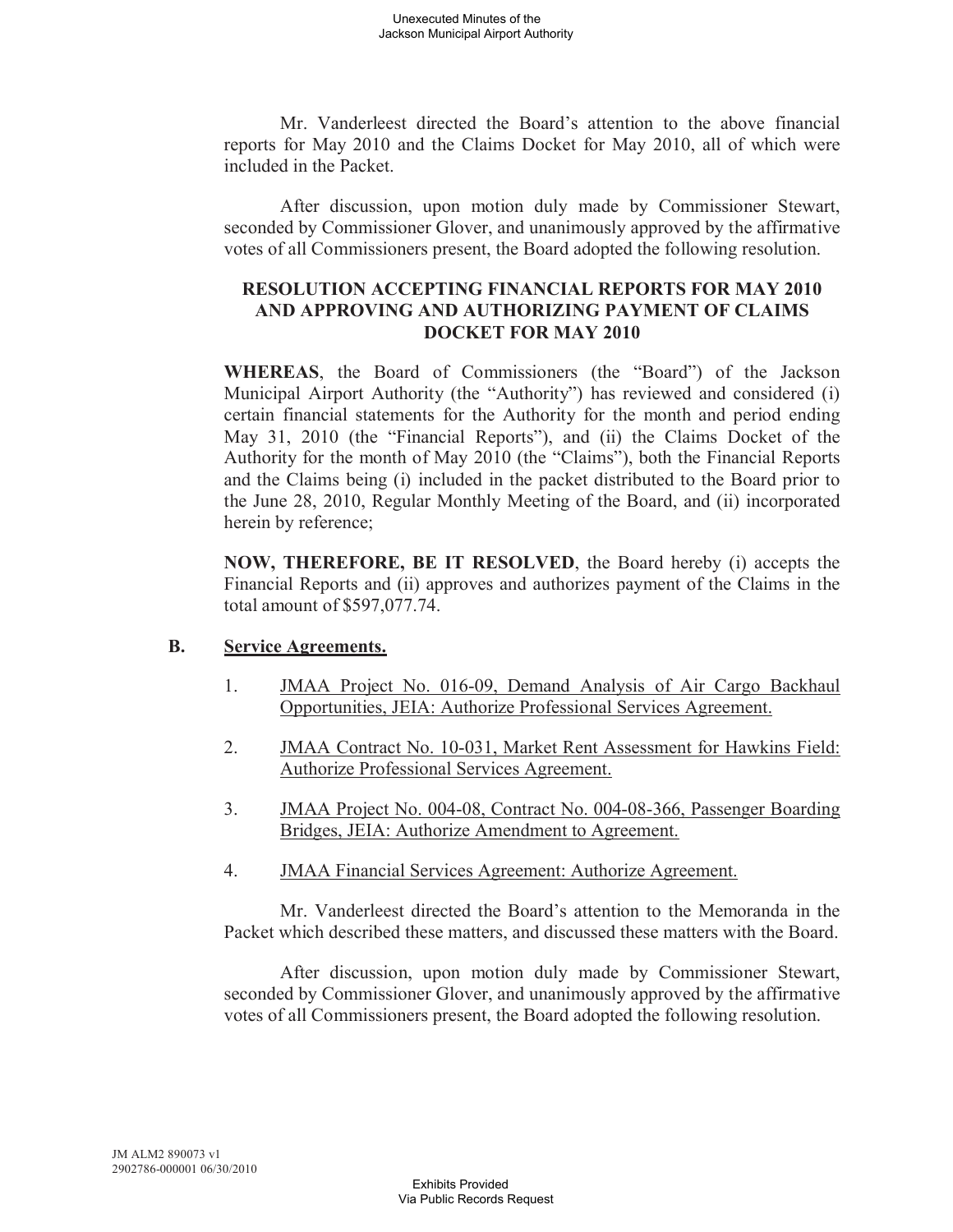### **RESOLUTION APPROVING AND AUTHORIZING CERTAIN ACTIONS WITH RESPECT TO CERTAIN SERVICE AGREEMENTS**

**WHEREAS**, the staff of the Jackson Municipal Airport Authority (the "Authority") has recommended that the Board of Commissioners of the Authority (the "Board") approve and authorize certain actions with respect to certain service agreements identified below, all as more particularly described in certain memoranda (i) included in the packet distributed to the Board prior to the June 28, 2010, Regular Monthly Meeting of the Board, and (ii) incorporated herein by reference (separately, each a "Memorandum;" collectively, the "Memoranda"); and

**WHEREAS**, the Board has reviewed the Memoranda and considered the recommendations therein by the staff of the Authority;

**NOW, THEREFORE, BE IT RESOLVED**, the Board hereby determines that it would be in the best interests of and in furtherance of the duties and responsibilities of the Authority to, and the Board hereby does, take the following action:

- 1. The Board approves and authorizes negotiation and execution of an agreement for certain professional services with Greeley Pond Technologies, Inc. in connection with evaluation and assessment of proposals regarding the air cargo backhaul study (the "Greeley Agreement"), said Greeley Agreement to be in such form and to contain such terms and conditions consistent with the Memorandum dated June 12, 2010, which describes this matter, as may be deemed appropriate by the Chief Executive Officer of the Authority, as evidenced by his execution thereof.
- 2. The Board approves and authorizes negotiation and execution of an agreement for certain professional services with Aviation Management Consulting Group to conduct a study to determine fair market rents for the general aviation properties at Hawkins Field (the "AMCG Agreement"), said AMCG Agreement to be in such form and to contain such terms and conditions consistent with the Memorandum dated May 25, 2010, which describes this matter, as may be deemed appropriate by the Chief Executive Officer of the Authority, as evidenced by his execution thereof.
- 3. The Board approves and authorizes negotiation and execution of an amendment to the professional services agreement with IMDC, Inc. for certain expanded professional design and construction oversight services in connection with Project No. 004-08, Passenger Boarding Bridges at Jackson-Evers International Airport (the "IMDC Amendment"), said IMDC Amendment to be in such form and to contain such terms and conditions consistent with the Memorandum dated June 11, 2010, which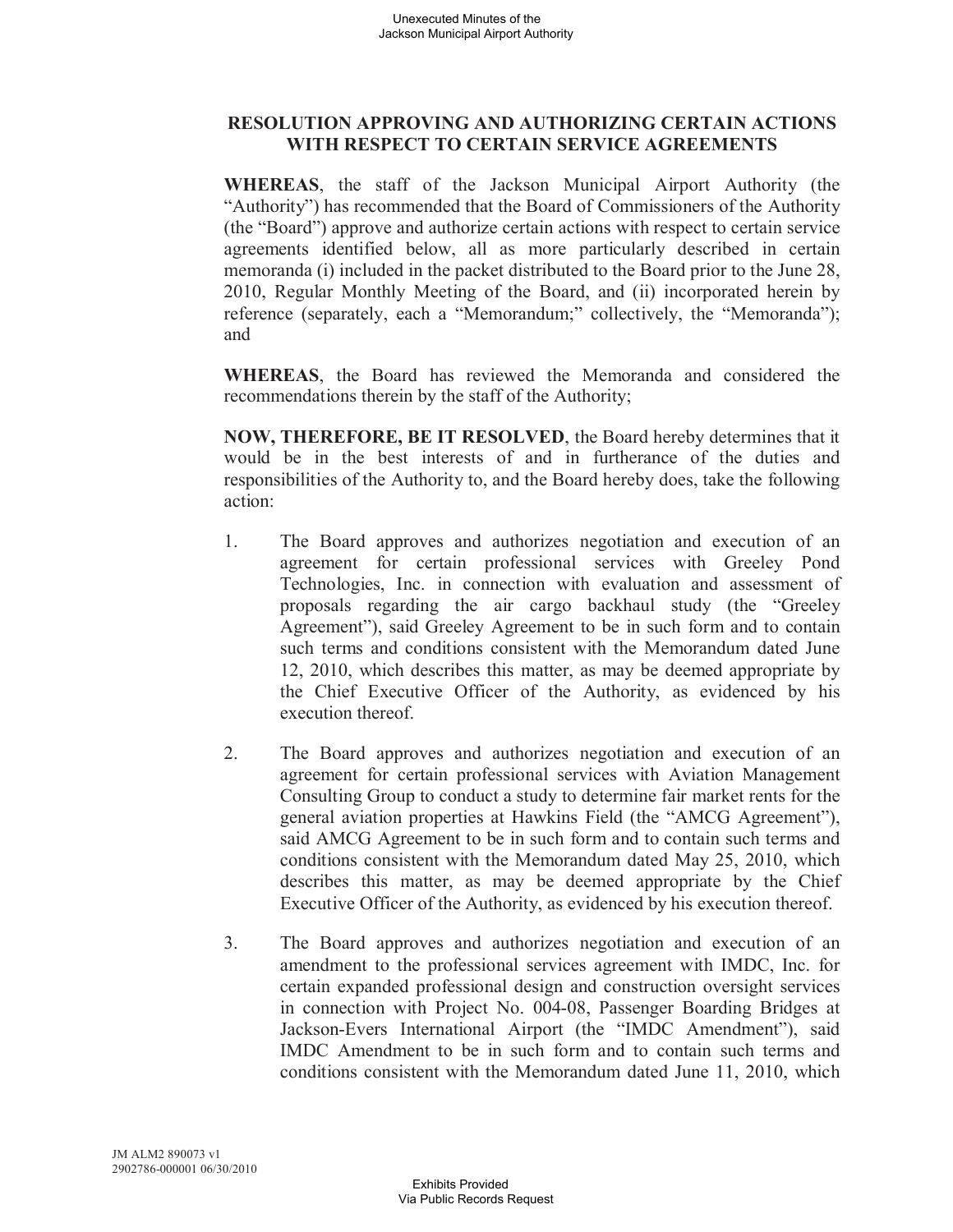describes this matter, as may be deemed appropriate by the Chief Executive Officer of the Authority, as evidenced by his execution thereof.

4. The Board approves and authorizes negotiation and execution of an agreement for certain professional services with Public Financial Management, Inc. (formerly Fullerton & Friar) to provide general financial consulting services (the "PFM Agreement"), said PFM Agreement to be in such form and to contain such terms and conditions consistent with the Memorandum dated June 21, 2010, which describes this matter, as may be deemed appropriate by the Chief Executive Officer of the Authority, as evidenced by his execution thereof.

# **C. Construction Projects.**

- 1. JMAA Project No. 013-08, Contract No. 013-08-362, Hawkins Field Drainage Improvements – Phase 2, HKS: Approve Change Order No. 3 and Final.
- 2. JMAA Project No. 018-10, Repair Heat Exchange Unit for HVAC, JEIA: Authorize Agreement.
- 3. JMAA Project No. 015-10, Exterior Terminal Building Cleaning, JEIA: Authorize Agreement.
- 4. JMAA Project No. 017-10, VIP Parking Gate Installation, JEIA: Award Contract.
- 5. JMAA Project No. 007-09, Construction and Related Services for East Parallel Runway 16L-34R Pavement Rehabilitation, JEIA: Award Contract.
- 6. JMAA Project No. 004-08, Passenger Boarding Bridges, JEIA: Award Contract.

Mr. Vanderleest directed the Board's attention to the memoranda in the Packet which described the first four matters listed above, and discussed these matters with the Board. Mr. Vanderleest also distributed and discussed with the Board two additional memoranda dated June 25, 2010, which described Items 5 and 6 above. Both of these memoranda are attached as exhibits to the minutes of the Meeting.

During discussion, Chairman Irvin asked the Board to vote on Items 1-4 and 6 above, and then vote on Item 5 separately.

After discussion, upon motion duly made by Commissioner Patton, seconded by Commissioner Glover, and unanimously approved by the affirmative votes of all Commissioners present, the Board adopted the following resolution.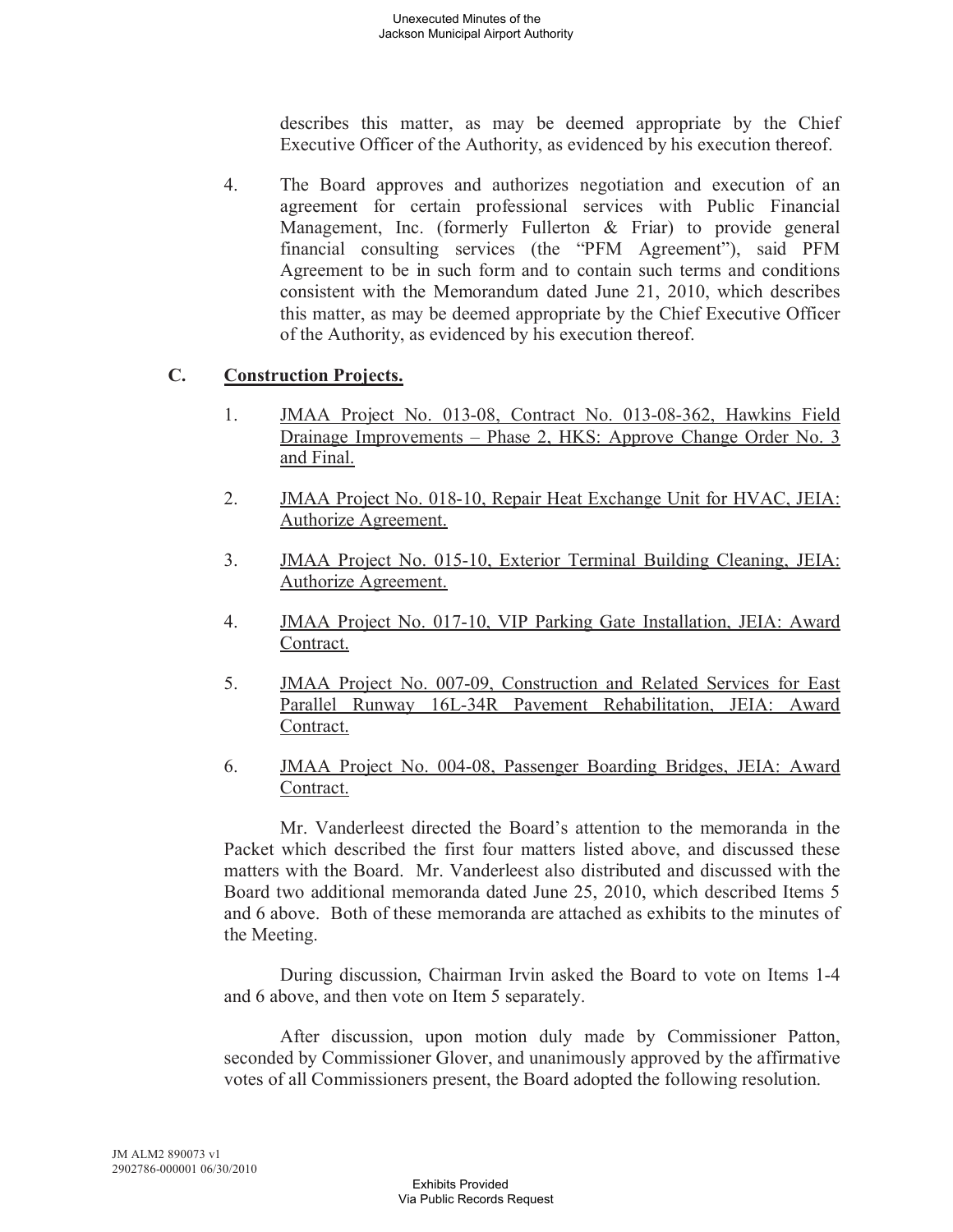### **RESOLUTION APPROVING AND AUTHORIZING CERTAIN ACTIONS WITH RESPECT TO CERTAIN CONSTRUCTION PROJECTS**

**WHEREAS**, the staff of the Jackson Municipal Airport Authority (the "Authority") has recommended that the Board of Commissioners of the Authority (the "Board") approve and authorize certain actions with respect to certain construction projects identified below;

**NOW, THEREFORE, BE IT RESOLVED**, the Board hereby determines that it would be in the best interests of and in furtherance of the duties and responsibilities of the Authority to, and the Board hereby does, take the following action:

- 1. The Board approves and authorizes execution and accomplishment of Change Order No. 3 and final close out of Contract No. 013-08-362 with Utility Constructors, Inc. for services in connection with Project No. 013- 08, Hawkins Field Drainage Improvements – Phase 2, as more particularly described in that certain memorandum dated June 21, 2010, which describes this matter, and which is (i) included in the packet distributed to the Board prior to the June 28, 2010, Regular Monthly Meeting of the Board (the "Packet"), and (ii) incorporated herein by reference.
- 2. The Board hereby accepts the bid submitted by South Central Heating and Plumbing Co., Inc. ("SCHP") in the amount of \$14,790.00 as the lowest and best bid for JMAA Project No. 018-10 for Repair of Heat Exchange Unit for HVAC at Jackson-Evers International Airport (the "HVAC Repair Project"); and approves and authorizes negotiation, execution and accomplishment of an agreement with SCHP to accomplish the HVAC Repair Project (the "SCHP Agreement"), all as more particularly described in that certain memorandum dated June 21, 2010, which describes this matter, and which is (i) in the Packet and (ii) incorporated herein by reference (the "HVAC Memorandum"), said SCHP Agreement to be in such form and to contain such terms and conditions consistent with the HVAC Memorandum as may be deemed appropriate by the Chief Executive Officer of the Authority, as evidenced by his execution thereof.
- 3. The Board hereby accepts the bid submitted by US Coating Specialties and Supplies ("USCSS") in the amount of \$26,600.00 as the lowest and best bid for JMAA Project No. 015-10 for Exterior Terminal Building Cleaning at Jackson-Evers International Airport (the "Terminal Cleaning Project"); and approves and authorizes negotiation, execution and accomplishment of an agreement with USCSS to accomplish the Terminal Cleaning Project (the "USCSS Agreement"), all as more particularly described in that certain memorandum dated June 4, 2010, which describes this matter, and which is (i) in the Packet and (ii) incorporated herein by reference (the "Exterior Cleaning Memorandum"), said USCSS Agreement to be in such form and to contain such terms and conditions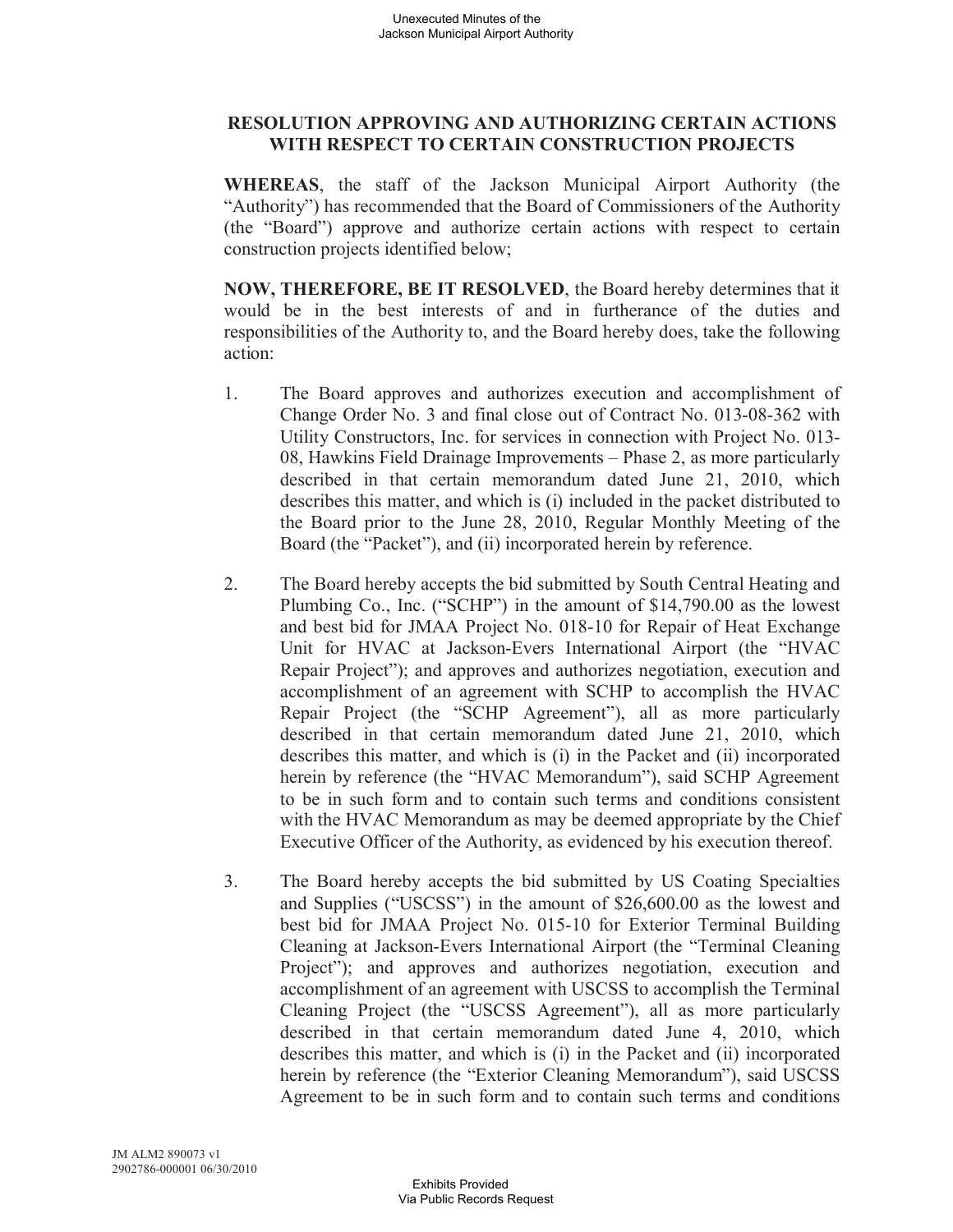consistent with the Exterior Cleaning Memorandum as may be deemed appropriate by the Chief Executive Officer of the Authority, as evidenced by his execution thereof.

- 4. The Board hereby accepts the bid submitted by Jefcoat Fencing Co. ("JFC") in the amount of \$16,780.00 as the lowest and best bid for JMAA Project No. 017-10 for VIP Parking Gate Installation at Jackson-Evers International Airport (the "VIP Gate Project"); and approves and authorizes negotiation, execution and accomplishment of an agreement with JFC to accomplish the VIP Gate Project (the "JFC Agreement"), all as more particularly described in that certain memorandum dated June 10, 2010, which describes this matter, and which is (i) in the Packet and (ii) incorporated herein by reference (the "Gate Memorandum"), said JFC Agreement to be in such form and to contain such terms and conditions consistent with the Gate Memorandum as may be deemed appropriate by the Chief Executive Officer of the Authority, as evidenced by his execution thereof.
- 5. The Board hereby waives the failure of Fountain/Major Joint Venture II ("Fountain/Major") to provide confirmation from each of the DBE subcontractors listed in its bid for JMAA Project No. 004-08, Passenger Boarding Bridges at Jackson-Evers International Airport (the "Passenger Bridge Project"), and hereby accepts the bid by Fountain/Major for the Passenger Bridge Project in the amount of \$3,770,004.00 for the Base Bid and \$110,238.00 for Alternate 2, for a total of \$3,880,242.00; approves and authorizes negotiation, execution and accomplishment of an agreement with Fountain/Major to accomplish the Passenger Bridge Project (the "Fountain/Major Agreement"); and authorizes and approves the application for and acceptance of grants from the Federal Aviation Administration (the "FAA") for the Passenger Bridge Project (the "Passenger Bridge Grants"), the execution of all grant agreements and documents necessary and appropriate thereto, and all other actions necessary and appropriate to receive the Passenger Bridge Grants; all as more particularly described in that certain memorandum dated June 25, 2010, which describes this matter, and which is attached as an exhibit to the minutes of the June 28, 2010, Regular Monthly Meeting of the Board (the "Passenger Boarding Bridges Memorandum"), said Fountain/Major Agreement to be in such form and to contain such terms and conditions consistent with the Passenger Boarding Bridges Memorandum as may be deemed appropriate by the Chief Executive Officer of the Authority, as evidenced by his execution thereof.

After further discussion, upon motion duly made by Commissioner Stewart, seconded by Commissioner Glover, and unanimously approved by the affirmative votes of all Commissioners present, the Board adopted the following resolution.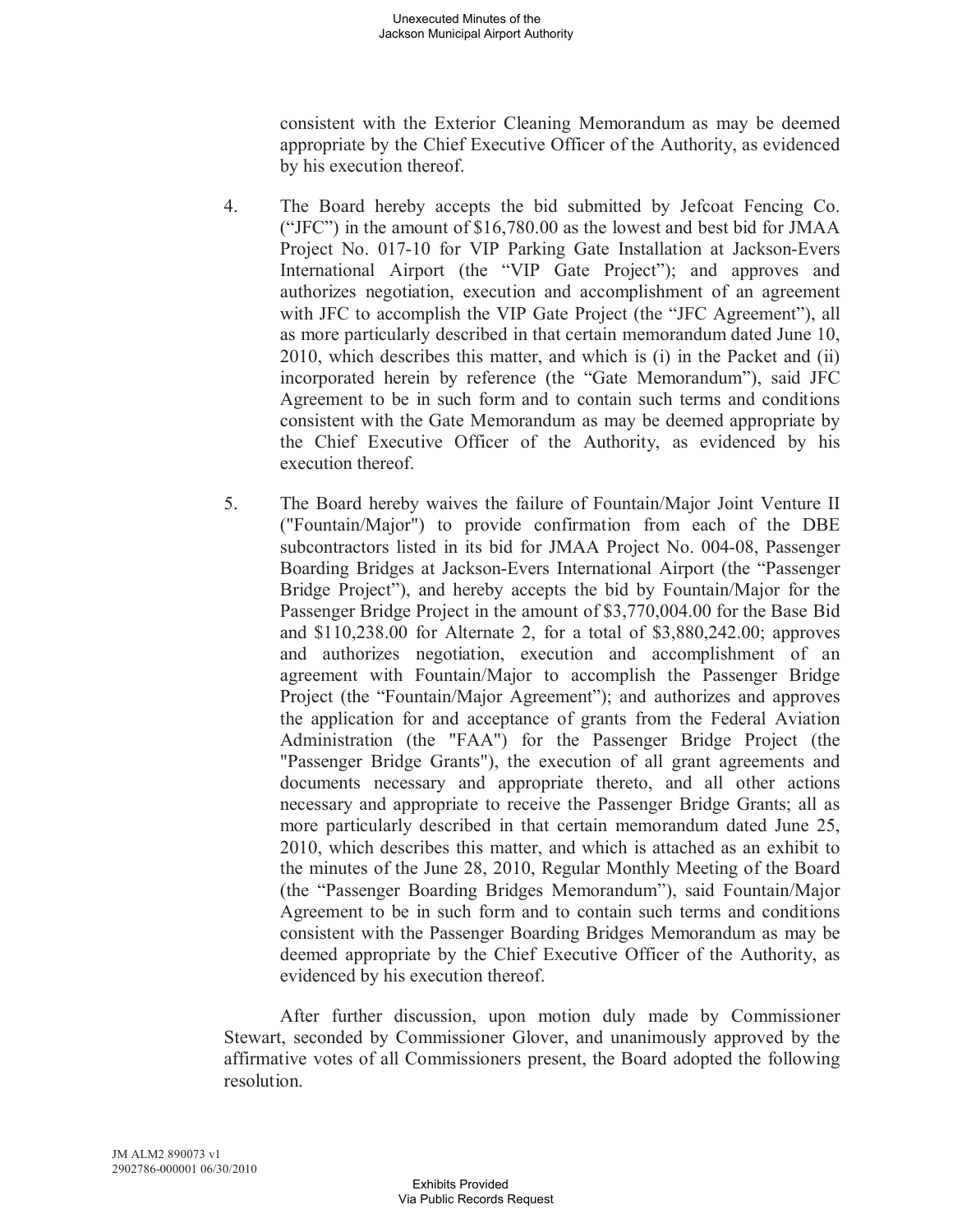### **RESOLUTION APPROVING AND AUTHORIZING ACCEPTANCE OF BID FOR JMAA PROJECT NO. 007-09, CONSTRUCTION AND RELATED SERVICES FOR EAST PARALLEL RUNWAY 16L – 34R PAVEMENT REHABILITATION, JACKSON-EVERS INTERNATIONAL AIRPORT**

**WHEREAS**, the staff of the Jackson Municipal Airport Authority (the "Authority") has recommended that the Board of Commissioners (the "Board") of the Authority approve and authorize certain actions with respect to JMAA Project No. 007-09, Pavement Assessment and Repairs for Runway 16L – 34R, Jackson-Evers International Airport (the "Pavement Project"), all as more particularly described in that certain memorandum dated June 25, 2010, which describes this matter, and which is attached as an exhibit to the minutes of the June 28, 2010, Regular Monthly Meeting of the Board, and incorporated herein by reference (the "Memorandum"); and

**WHEREAS**, the Board has reviewed the Memorandum and considered the recommendations therein;

**NOW, THEREFORE, BE IT RESOLVED**, the Board hereby determines that it would be in the best interests of and in furtherance of the duties and responsibilities of the Authority to, and the Board hereby does: (i) waive the failure by Rifenburg Construction Inc. of Durham, North Carolina ("Rifenburg") to sign and notarize the statement of qualifications submitted with its bid for the Pavement Project; (ii) accept the bid by Rifenburg in the amount of \$13,257,000.00 as the lowest and best bid for the Pavement Project; and (iii) authorize and approve the application for and acceptance of grants from the Federal Aviation Administration (the "FAA") for the Pavement Project (the "Pavement Grants"), the execution of all grant agreements and documents necessary and appropriate thereto, and all other actions necessary and appropriate to receive the Pavement Grants; all as more particularly described in the Memorandum, said Rifenburg Agreement to be in such form and to contain such terms and conditions consistent with the Memorandum as may be deemed appropriate by the Chief Executive Officer of the Authority, as evidenced by his execution thereof.

### **D. Procurements.**

No action or discussion took place at the Meeting regarding procurements.

### **E. Grants.**

No action or discussion took place at the Meeting regarding grants.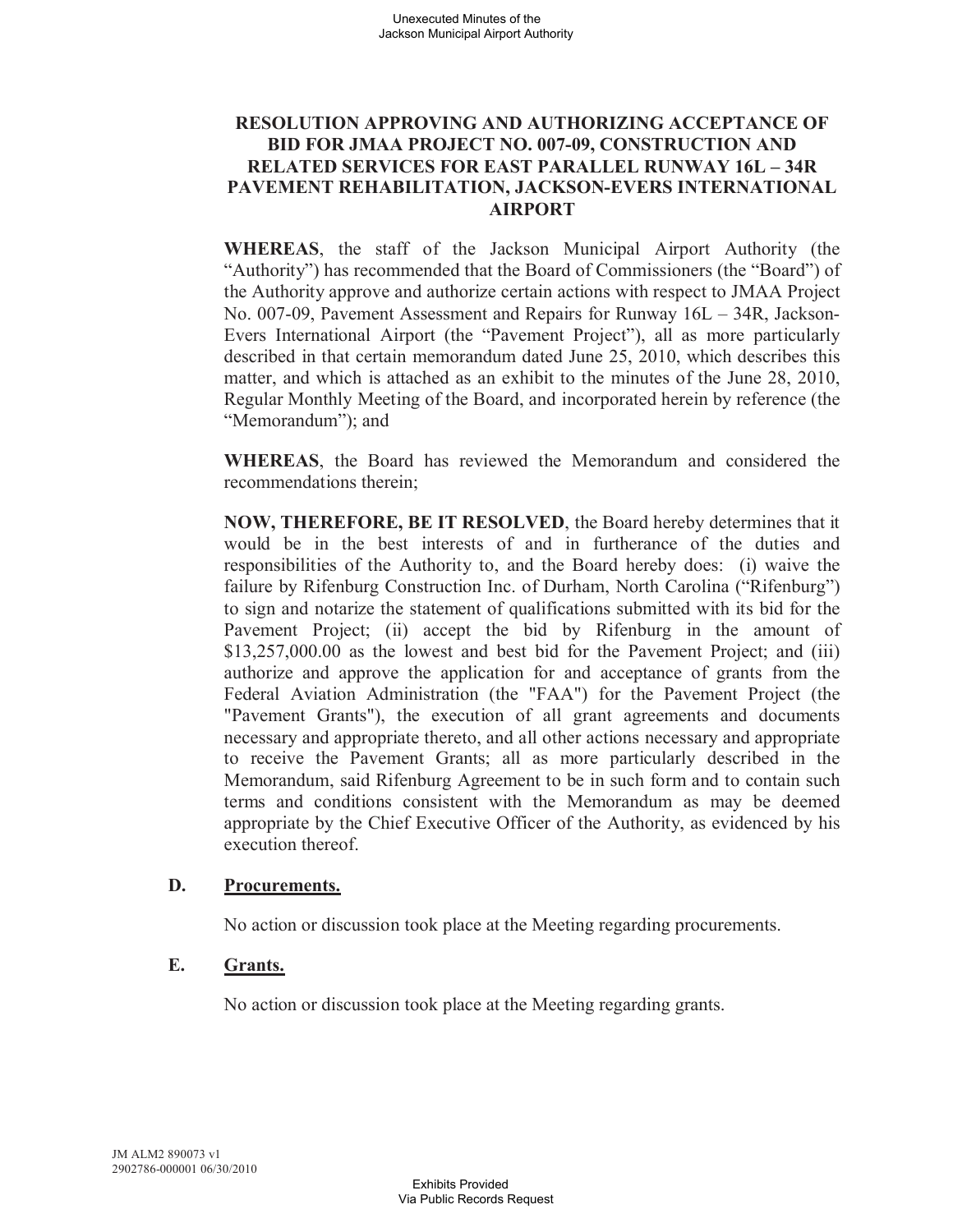# **F. Other Matters.**

1. AT&T Mobility, Wireless Communications: Extension of Antenna License and Ground Lease Agreement.

Mr. Vanderleest directed the Board's attention to the Memorandum dated June 7, 2010, in the Packet, which described this matter, and discussed this matter with the Board.

After discussion, upon motion duly made by Commissioner Jones, seconded by Commissioner Stewart, and unanimously approved by the affirmative votes of all Commissioners present, the Board adopted the following resolution.

### **RESOLUTION APPROVING AND AUTHORIZING ANTENNA LICENSE AND GROUND LEASE AGREEMENT WITH AT&T MOBILITY, LLC WIRELESS COMMUNICATIONS**

**WHEREAS,** the staff of the Jackson Municipal Airport Authority (the "Authority") has recommended that the Board of Commissioners (the "Board") of the Authority approve and authorize negotiation and execution of an extension to that certain antenna license and ground lease agreement (the "Extension Agreement") with AT&T Mobility, LLC, which would provide an estimated annual revenue to the Authority of \$16,619.25, all as more particularly set forth in that certain memorandum dated June 7, 2010 (the "Memorandum"), a copy of which is (i) included in the packet distributed to the Board prior to the June 28, 2010, Regular Monthly Meeting of the Board and (ii) incorporated herein by reference; and

**WHEREAS,** the Board has reviewed the Memorandum and considered said recommendation by the staff of the Authority;

**NOW, THEREFORE, BE IT RESOLVED,** the Board hereby determines that it would be in the best interests of and in furtherance of the duties and responsibilities of the Authority to, and the Board hereby does, approve and authorize negotiation and execution of the Extension Agreement with AT&T Mobility, LLC, said Extension Agreement to be in such form and to contain such terms and conditions consistent with the Memorandum and the foregoing as may be deemed appropriate by the Chief Executive Officer of the Authority, as evidenced by his execution thereof.

2. Extension of Rental Car Concession Agreements.

Mr. Vanderleest directed the Board's attention to the Memorandum dated June 10, 2010, in the Packet, which described this matter, and discussed this matter with the Board.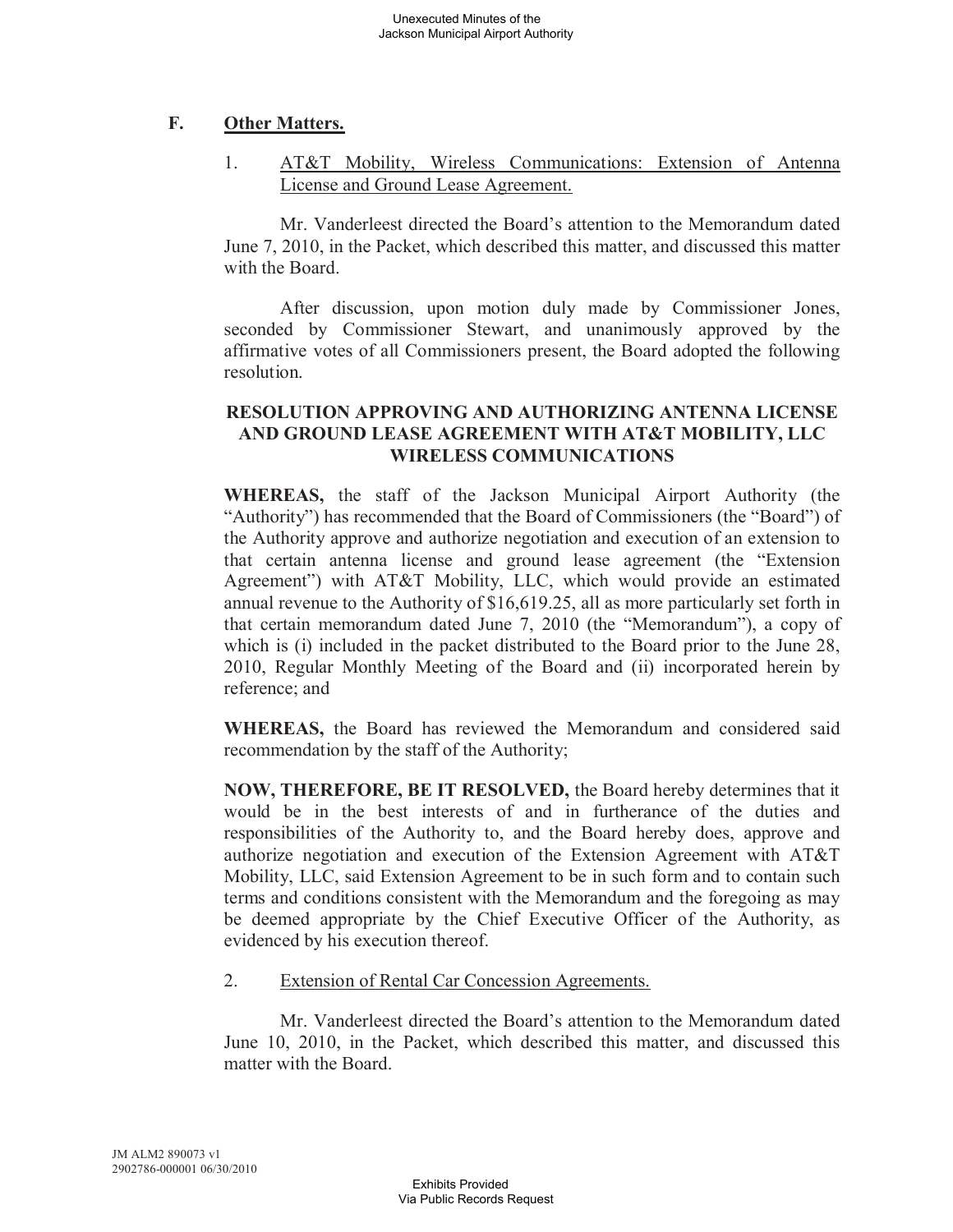After discussion, upon motion duly made by Commissioner Jones, seconded by Commissioner Stewart, and unanimously approved by the affirmative votes of all Commissioners present, the Board adopted the following resolution.

#### **RESOLUTION APPROVING AND AUTHORIZING EXTENSION OF RENTAL CAR CONCESSION AGREEMENTS AT JACKSON-EVERS INTERNATIONAL AIRPORT**

**WHEREAS**, the staff of the Jackson Municipal Airport Authority (the "Authority") has recommended that the Board of Commissioners (the "Board") of the Authority approve and authorize a twelve (12) month extension of each of the five (5) existing Non-Exclusive On-Airport Automobile Rental Concession Agreements at Jackson-Evers International Airport (collectively, the "Extensions"), as more particularly described in that certain memorandum dated June 10, 2010 (the "Memorandum"), a copy of which is included in the packet distributed to the Board prior to the June 28, 2010, Regular Monthly Meeting of the Board and (ii) incorporated herein by reference; and

**WHEREAS,** the Board has reviewed and considered the Memorandum and the recommendation therein by the staff of the Authority;

**NOW, THEREFORE, BE IT RESOLVED,** the Board hereby determines that it would be in the best interests of and in furtherance of the duties and responsibilities of the Authority to, and the Board hereby does, approve and authorize negotiation and execution of the Extensions, as more particularly described in the Memorandum, said Extensions to be in such form and to contain such terms and conditions consistent with the Memorandum, as may be deemed appropriate by the Chief Executive Officer of the Authority, as evidenced by his execution thereof.

3. AT&T Mississippi Installation of New Underground Fiber Optic Cable, JEIA: Authorize Installation Agreement.

Mr. Vanderleest directed the Board's attention to the Memorandum dated June 17, 2010, in the Packet, which described this matter, and discussed this matter with the Board.

After discussion, upon motion duly made by Commissioner Jones, seconded by Commissioner Stewart, and unanimously approved by the affirmative votes of all Commissioners present, the Board adopted the following resolution.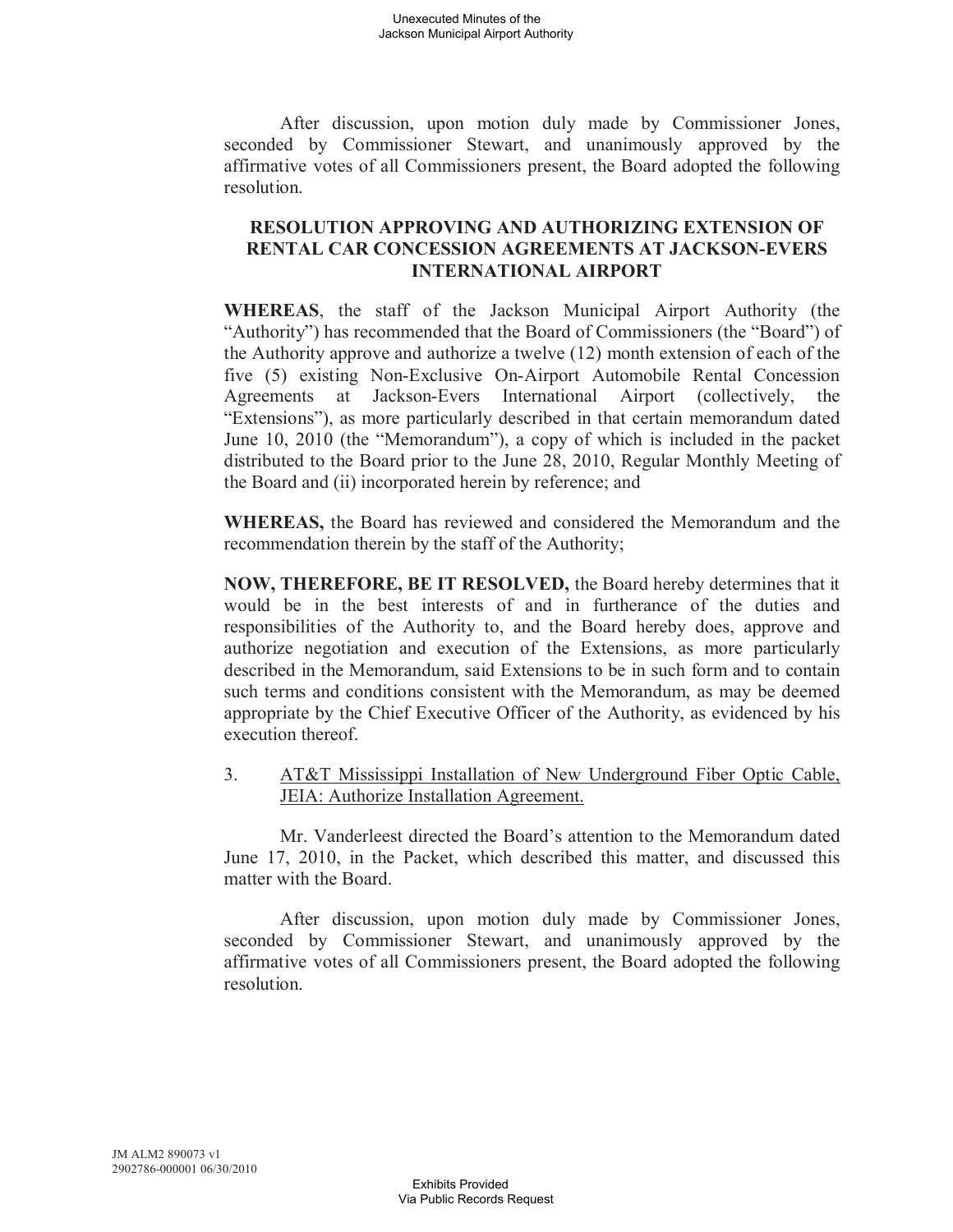### **RESOLUTION APPROVING AND AUTHORIZING INSTALLATION OF UNDERGROUND FIBER OPTIC CABLE AT JACKSON-EVERS INTERNATIONAL AIRPORT**

**WHEREAS**, the staff of the Jackson Municipal Airport Authority (the "Authority") has recommended that the Board of Commissioners (the "Board") of the Authority approve and authorize negotiation and execution of an agreement with BellSouth Telecommunications, Inc. d/b/a AT&T Mississippi ("AT&T") wherein AT&T will install new underground fiber optic communications cable at Jackson-Evers International Airport (the "AT&T Agreement"), as more particularly described in that certain memorandum dated June 17, 2010 (the "Memorandum"), a copy of which is included in the packet distributed to the Board prior to the June 28, 2010, Regular Monthly Meeting of the Board and (ii) incorporated herein by reference; and

**WHEREAS,** the Board has reviewed and considered the Memorandum and the recommendation therein by the staff of the Authority;

**NOW, THEREFORE, BE IT RESOLVED,** the Board hereby determines that it would be in the best interests of and in furtherance of the duties and responsibilities of the Authority to, and the Board hereby does, approve and authorize negotiation and execution of the AT&T Agreement with AT&T, said AT&T Agreement to be in such form and to contain such terms and conditions consistent with the Memorandum and the foregoing as may be deemed appropriate by the Chief Executive Officer of the Authority, as evidenced by his execution thereof.

#### 4. Sale of Surplus Equipment.

Mr. Vanderleest directed the Board's attention to the Memorandum dated June 9, 2010, in the Packet, which described this matter, and discussed this matter with the Board.

After discussion, upon motion duly made by Commissioner Jones, seconded by Commissioner Stewart, and unanimously approved by the affirmative votes of all Commissioners present, the Board adopted the following resolution.

#### **RESOLUTION DECLARING EQUIPMENT AND UNIFORMS AS SURPLUS AND AUTHORIZING TRANSFER TO THE TOWNS OF UTICA AND HICKORY, MISSISSIPPI**

**WHEREAS**, the staff of the Jackson Municipal Airport Authority (the "Authority") has compiled a list of personal protective equipment and uniforms no longer needed by the Authority for the conduct of its business (the "Surplus Property"), said list of Surplus Property being described in that certain memorandum dated June 9, 2010, which describes this matter, and which is (i) included in the packet distributed to the Board prior to the June 28, 2010, Regular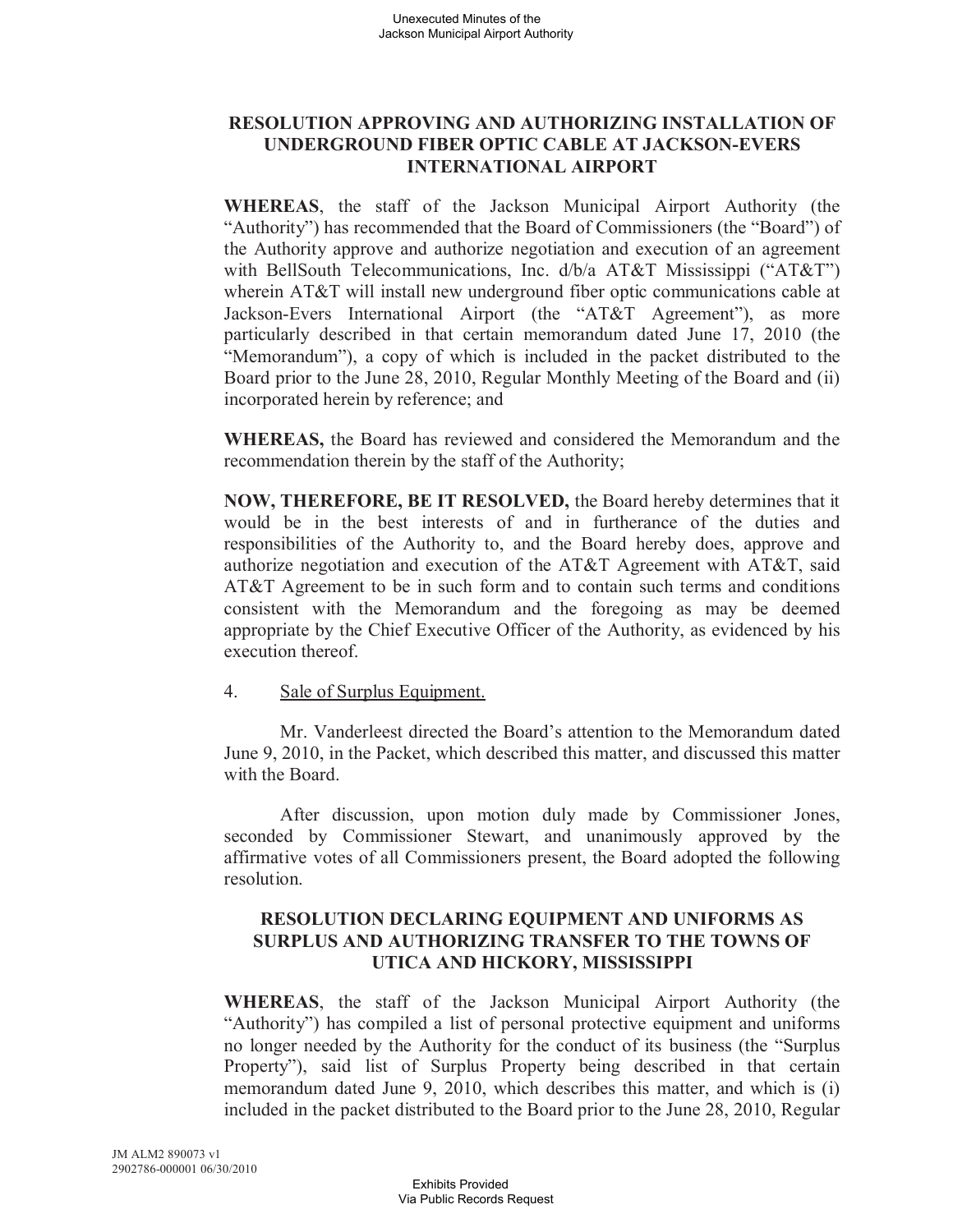Monthly Meeting of the Board and (ii) incorporated herein by reference (the "Memorandum"); and

**WHEREAS**, the staff of the Authority has (i) advised the Board of Commissioners (the "Board") of the Authority that the Surplus Property is no longer needed by the Authority for the conduct of its business and should be declared surplus and has further advised the Board that the Towns of Utica and Hickory, Mississippi (the "Towns"), have expressed a need for the Surplus Property and a willingness to pay a nominal amount to the Authority for said Surplus Property, as set out in the Memorandum; and

**WHEREAS**, the Board has reviewed the Memorandum and considered said recommendation by the staff of the Authority;

**NOW, THEREFORE, BE IT RESOLVED,** the Board hereby finds and determines that (i) the Surplus Property is surplus and no longer needed for Authority purposes and is not to be used in the Authority's operations; (ii) the Towns have expressed a need and use for the Surplus Property, as set out in the Memorandum; and (iii) the sale of the Surplus Property to the Towns for a nominal amount will promote and foster the development and improvement of the Authority, the community in which it is located, and the Towns, and the civic, social, educational, cultural, moral, economic or industrial welfare thereof; and

**RESOLVED, FURTHER,** the Board hereby approves and authorizes the sale of the Surplus Property to the Towns for \$1.00 each, in such lots as the Towns may choose, subject to proper documentation in accordance with applicable law.

### 5. Name Change.

Mr. Vanderleest advised the Board that he had learned that morning of an ordinance to be considered by the City Council of Jackson, which would change the name of JEIA to Medgar Wiley Evers International Airport.

### **VI. DISCUSSION: STRATEGIC INITIATIVES.**

No discussion or action was taken at the Meeting regarding strategic initiatives.